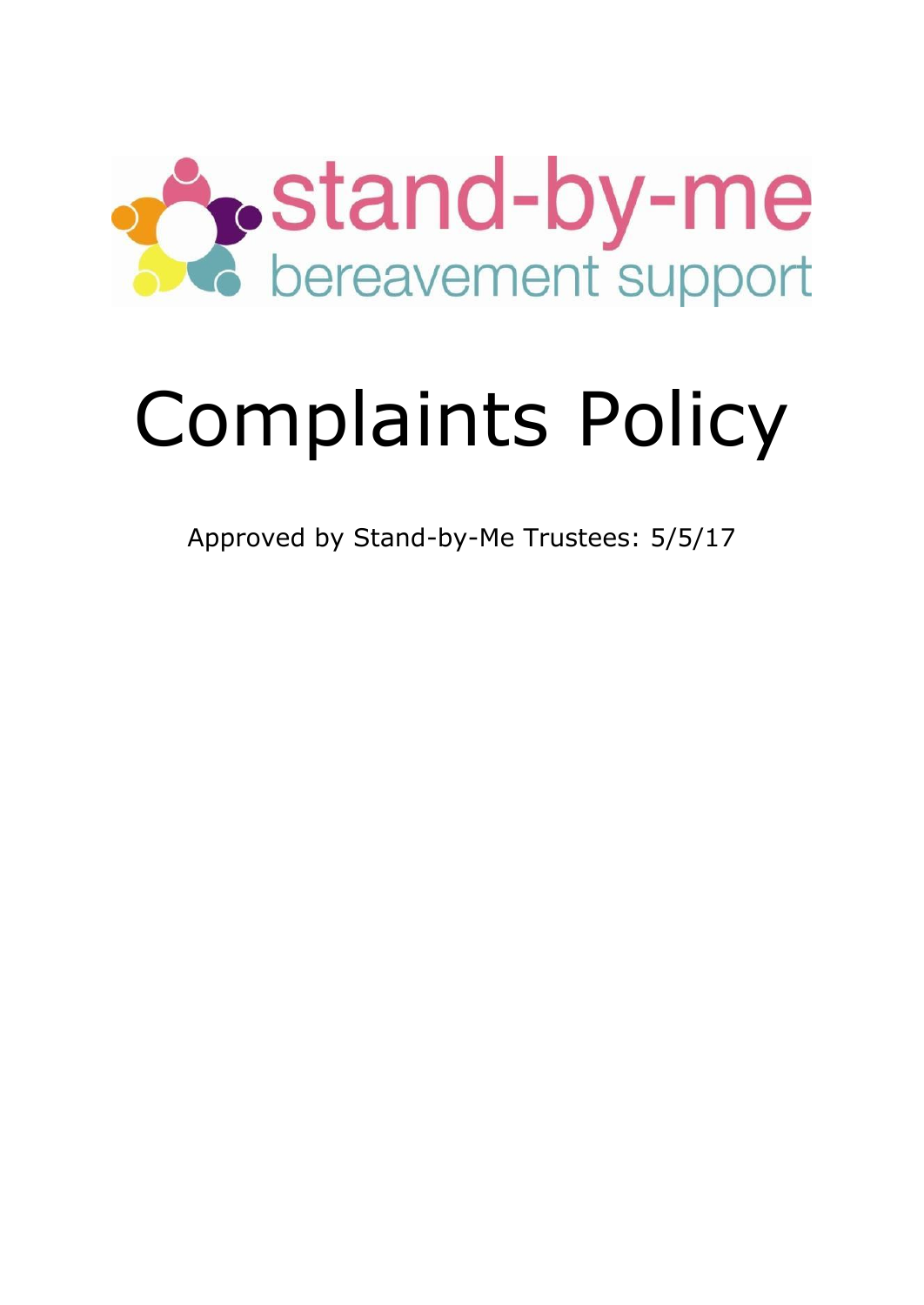

## **Index**

| 1.0 | <b>General Principles</b> | Page 3 |
|-----|---------------------------|--------|
| 2.0 | <b>Complaints process</b> | Page 3 |
|     | <b>Appendix</b>           | Page 5 |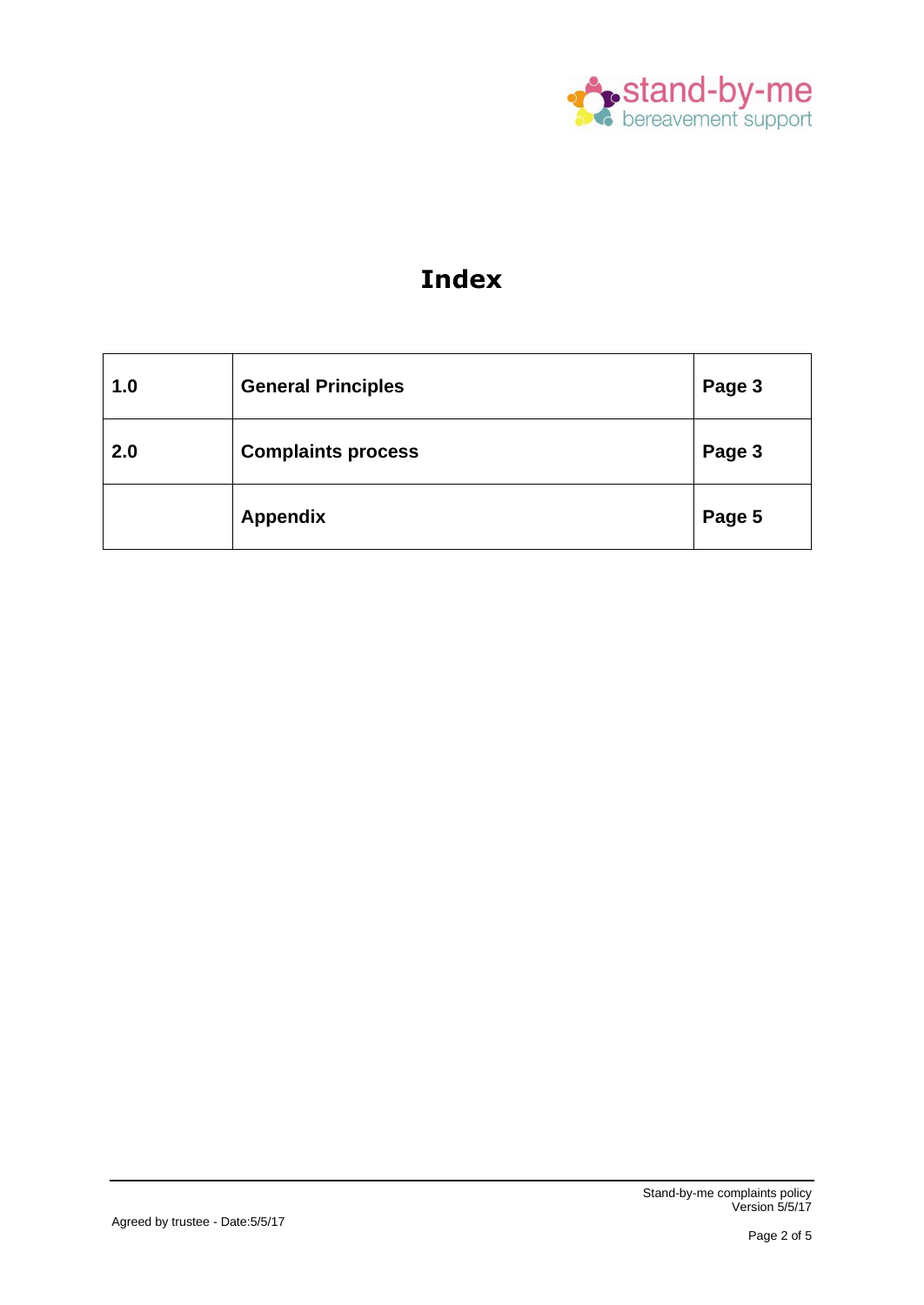

### **Stand-by-me Bereavement Support Service Complaints Policy and Procedure**

## **1. General principles**

Stand-by-me Bereavement Support Service aims to provide its children, young people, families, volunteer with the best possible service. We positively welcome suggestions you may have for how we can improve our service.

Usually, a word with the person at the point of service delivery will suffice should a problem arise. However, we recognise that from time to time there may be occasions when users of our services feel that the quality or level of service provided fall short of what they could reasonably expect. We also want to know about these occasions so that we can make good the problem and plan to avoid its repetition.

#### **2. Complaints procedure**

If you have a complaint, we would like you to tell us about it.

#### This is what you should do:

- 1. If you have a complaint to make, it should be made to the Service Manager who will try to resolve the issue informally.
- 2. If the issue is serious, or you are not satisfied after raising it with the Service Manager you should make a formal complaint.
- 3. Your complaint should be made in writing, marked "Private & Confidential", and sent to the **Clinical Trustee, Stand-by-me Bereavement Support, 111 Walsworth Road, Hitchen, SG4 9SP** who will acknowledge it in writing (normally within 7 days of receipt). Remember to keep a copy of your letter. If you need an interpreter or advocate to help you make your complaint, Stand-by-me can arrange this for you.
- 4. The Clinical Trustee shall in consultation with the Chair of Trustees investigate the complaint. (See separate check list).
- 5. The Clinical Trustee shall communicate the results of the investigation to you within a reasonable time - normally 21 days.
- 6. You have the right if dissatisfied with the results of the inquiry to put your case in writing or personally to a panel comprising at least three members from the Stand-by-meTrustee Board.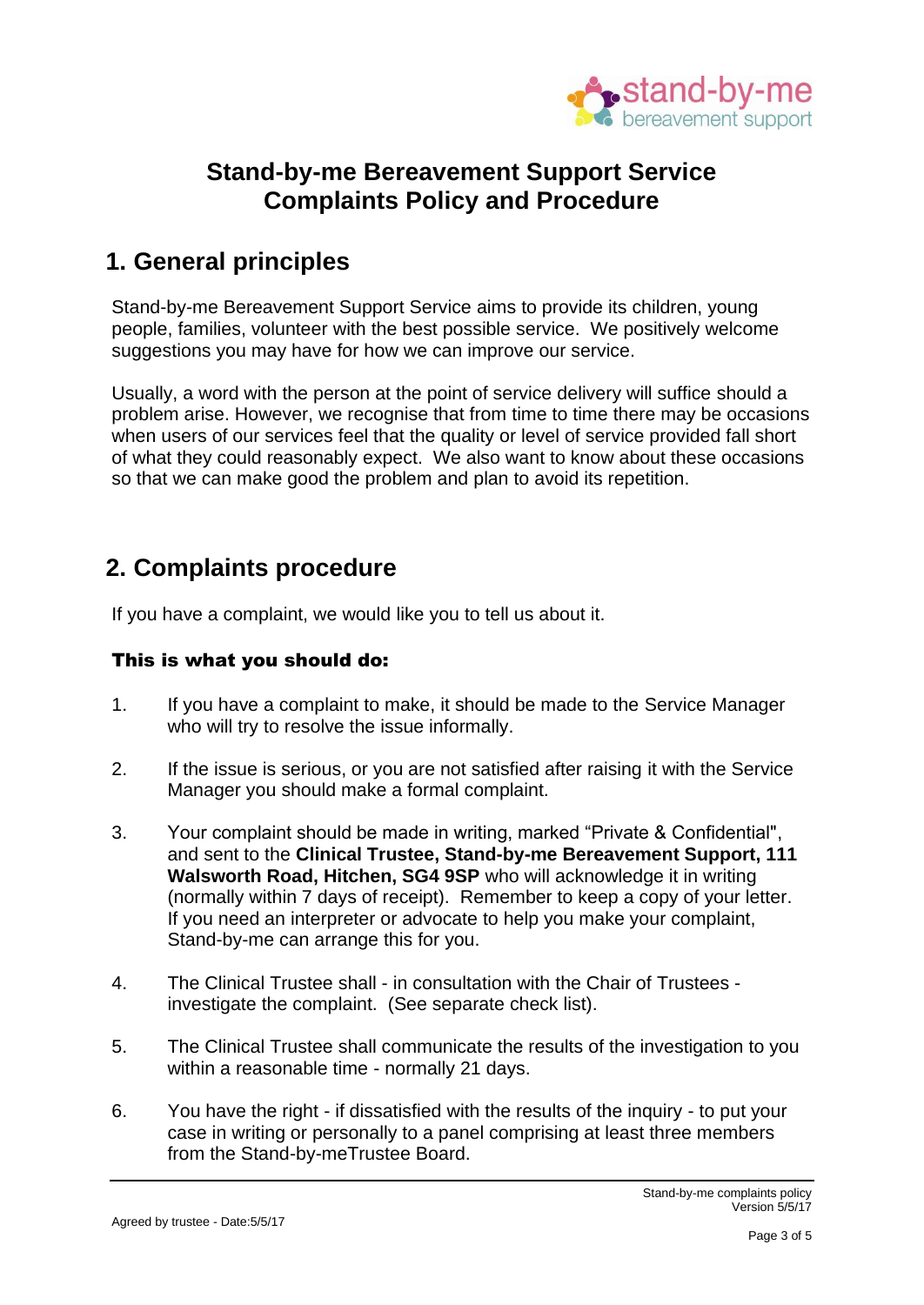

If attending personally, you have the right to be accompanied by a friend or advocate to help put your case. (The panel also has the right to have an advisor present).

- 7. The decision of the panel will be final.
- 8. Where appropriate, Stand-by-me will make a written apology to the complainant, and agree any further action necessary to make good the cause of the complaint.
- 9. All formal complaints and the response made to them will be recorded and filed in a secure place.
- 10. The Trustee Board shall be informed by the Clinical Trustee at the first available meeting of the number and nature of any formal complaints and their outcome, and consideration will be given to the implications these have for the planning and management of future services annually, as part of Stand-by-me's self-evaluation.

# If a complaint relates to the Designated Person, read Chair of Trustees for Clinical Trustee throughout this policy.

*\* The Designated Person would normally be the most senior paid staff member or nominated Trustee.*